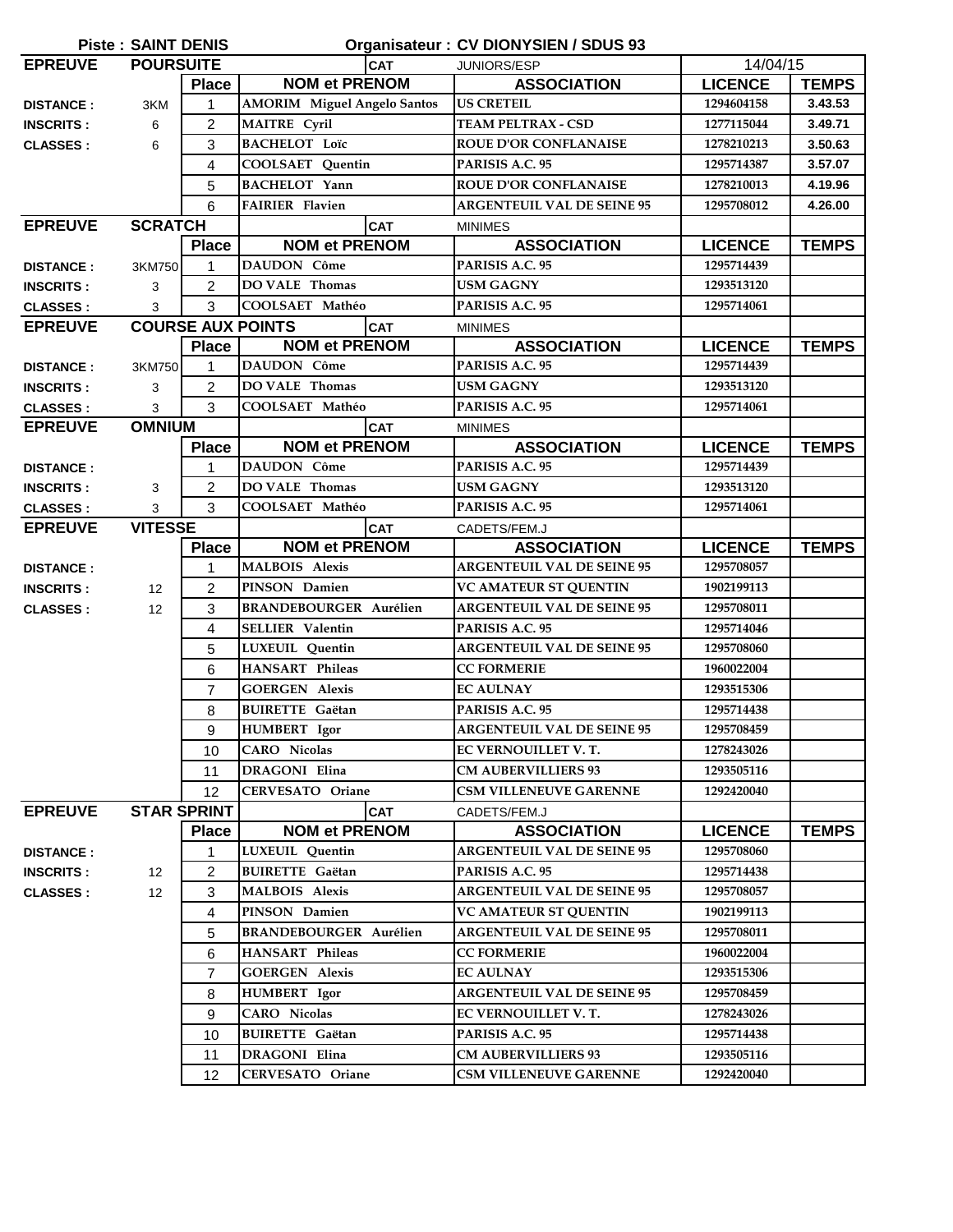| <b>EPREUVE</b>   |                 |                | <b>COURSE AUX POINTS</b><br><b>CAT</b> | CADETS/FEM.J                      |                |              |
|------------------|-----------------|----------------|----------------------------------------|-----------------------------------|----------------|--------------|
|                  |                 | <b>Place</b>   | <b>NOM et PRENOM</b>                   | <b>ASSOCIATION</b>                | <b>LICENCE</b> | <b>TEMPS</b> |
| <b>DISTANCE:</b> | 8KM             | $\mathbf{1}$   | <b>SELLIER Valentin</b>                | PARISIS A.C. 95                   | 1295714046     |              |
| <b>INSCRITS:</b> | 12 <sup>°</sup> | $\overline{2}$ | LUXEUIL Quentin                        | <b>ARGENTEUIL VAL DE SEINE 95</b> | 1295708060     |              |
| <b>CLASSES:</b>  | 12 <sup>°</sup> | 3              | <b>MALBOIS Alexis</b>                  | <b>ARGENTEUIL VAL DE SEINE 95</b> | 1295708057     |              |
|                  |                 | 4              | <b>BUIRETTE</b> Gaëtan                 | PARISIS A.C. 95                   | 1295714438     |              |
|                  |                 | 5              | <b>HUMBERT</b> Igor                    | <b>ARGENTEUIL VAL DE SEINE 95</b> | 1295708459     |              |
|                  |                 | 6              | PINSON Damien                          | <b>VC AMATEUR ST QUENTIN</b>      | 1902199113     |              |
|                  |                 | $\overline{7}$ | <b>CARO</b> Nicolas                    | EC VERNOUILLET V.T.               | 1278243026     |              |
|                  |                 | 8              | <b>GOERGEN Alexis</b>                  | <b>EC AULNAY</b>                  | 1293515306     |              |
|                  |                 | 9              | <b>HANSART Phileas</b>                 | <b>CC FORMERIE</b>                | 1960022004     |              |
|                  |                 | 10             | <b>BRANDEBOURGER Aurélien</b>          | <b>ARGENTEUIL VAL DE SEINE 95</b> | 1295708011     |              |
|                  |                 | 11             | <b>DRAGONI Elina</b>                   | <b>CM AUBERVILLIERS 93</b>        | 1293505116     |              |
|                  |                 | 12             | <b>CERVESATO Oriane</b>                | <b>CSM VILLENEUVE GARENNE</b>     | 1292420040     |              |
| <b>EPREUVE</b>   | <b>OMNIUM</b>   |                | <b>CAT</b>                             | CADETS/FEM.J                      |                |              |
|                  |                 | <b>Place</b>   | <b>NOM et PRENOM</b>                   | <b>ASSOCIATION</b>                | <b>LICENCE</b> | <b>TEMPS</b> |
| <b>DISTANCE:</b> |                 | $\mathbf{1}$   | <b>MALBOIS</b> Alexis                  | <b>ARGENTEUIL VAL DE SEINE 95</b> | 1295708057     |              |
| <b>INSCRITS:</b> | 12              | $\overline{c}$ | <b>LUXEUIL</b> Ouentin                 | <b>ARGENTEUIL VAL DE SEINE 95</b> | 1295708060     |              |
| <b>CLASSES:</b>  | 12              | 3              | PINSON Damien                          | <b>VC AMATEUR ST QUENTIN</b>      | 1902199113     |              |
|                  |                 | 4              | <b>BUIRETTE Gaëtan</b>                 | PARISIS A.C. 95                   | 1295714438     |              |
|                  |                 | 5              | <b>BRANDEBOURGER Aurélien</b>          | <b>ARGENTEUIL VAL DE SEINE 95</b> | 1295708011     |              |
|                  |                 | 6              | <b>SELLIER Valentin</b>                | PARISIS A.C. 95                   | 1295714046     |              |
|                  |                 | $\overline{7}$ | <b>HANSART Phileas</b>                 | <b>CC FORMERIE</b>                | 1960022004     |              |
|                  |                 | 8              | <b>HUMBERT</b> Igor                    | <b>ARGENTEUIL VAL DE SEINE 95</b> | 1295708459     |              |
|                  |                 | 9              | <b>GOERGEN Alexis</b>                  | <b>EC AULNAY</b>                  | 1293515306     |              |
|                  |                 | 10             | <b>CARO</b> Nicolas                    | EC VERNOUILLET V.T.               | 1278243026     |              |
|                  |                 | 11             | DRAGONI Elina                          | <b>CM AUBERVILLIERS 93</b>        | 1293505116     |              |
|                  |                 | 12             | <b>CERVESATO Oriane</b>                | <b>CSM VILLENEUVE GARENNE</b>     | 1292420040     |              |
| <b>EPREUVE</b>   | <b>SCRATCH</b>  |                | <b>CAT</b>                             | <b>MASTERS</b>                    |                |              |
|                  |                 | <b>Place</b>   | <b>NOM et PRENOM</b>                   | <b>ASSOCIATION</b>                | <b>LICENCE</b> | <b>TEMPS</b> |
| <b>DISTANCE:</b> | 5KM             | $\mathbf{1}$   | <b>LIGER</b><br>Laurent                | <b>ES STAINS</b>                  | 1293533010     |              |
| <b>INSCRITS:</b> | 14              | 2              | <b>TAHIR Zinedine</b>                  | PARISIS A.C. 95                   | 1295714134     |              |
| <b>CLASSES:</b>  | 14              | 3              | <b>LACHAT Nicolas</b>                  | PARISIS A.C. 95                   | 1295714126     |              |
|                  |                 | $\overline{4}$ | <b>LASSAUNIERE Olivier</b>             | PARISIS A.C. 95                   | 1295714016     |              |
|                  |                 | 5              | MUSELET Julien                         | <b>LES BLEUS DE FRANCE</b>        | 1292402025     |              |
|                  |                 | 6              | <b>BLANCA Vincent</b>                  | PARIS CYCLISTE OLYMPIQUE          | 1275016086     |              |
|                  |                 | $\overline{7}$ | PREVOST Renald                         | PARIS CYCLISTE OLYMPIQUE          | 1275016217     |              |
|                  |                 | 8              | <b>MATHIS Olivier</b>                  | A. C. B. B.                       | 1292408162     |              |
|                  |                 | 9              | DURUY Olivier                          | <b>ARGENTEUIL VAL DE SEINE 95</b> | 1295708110     |              |
|                  |                 | 10             | KODIO Vincent                          | <b>CV DIONYSIEN</b>               | 1293506027     |              |
|                  |                 | 11             | CORTIANA Frédéric                      | EC MONTGERON VIGNEUX              | 1291307075     |              |
|                  |                 | 12             | VANVYNCKT Michel                       | <b>EC MONTGERON VIGNEUX</b>       | 1291307289     |              |
|                  |                 | 13             | <b>MAGNIENT</b> Lucile                 | <b>EC MONTGERON VIGNEUX</b>       | 1291307047     |              |
|                  |                 | 14             | <b>GAUTHIER Gaël</b>                   | <b>CV DIONYSIEN</b>               | 1293506026     |              |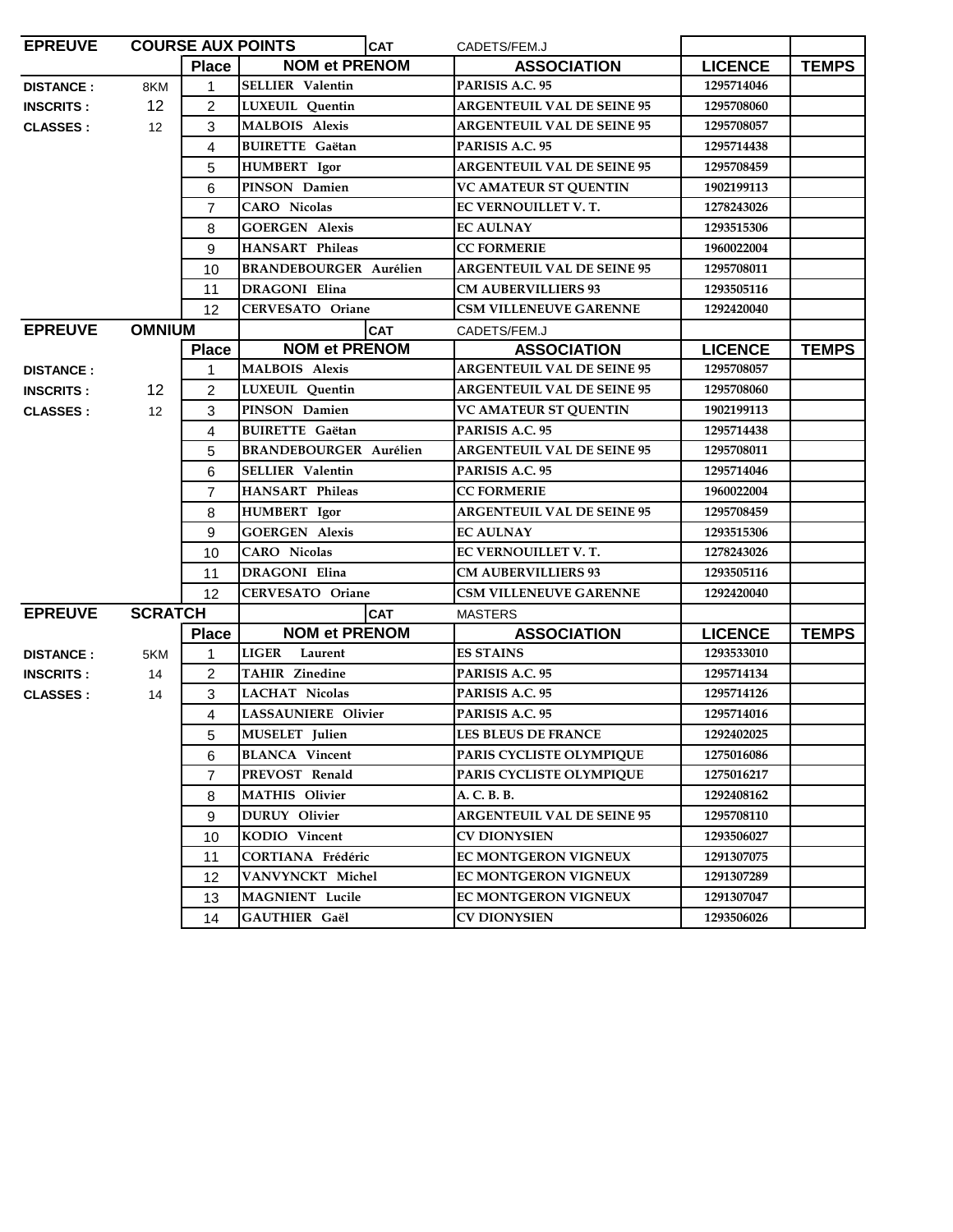| <b>EPREUVE</b>   |                    |                    | <b>COURSE AUX POINTS</b><br><b>CAT</b> | <b>MASTERS</b>                    |                |              |
|------------------|--------------------|--------------------|----------------------------------------|-----------------------------------|----------------|--------------|
|                  |                    | <b>Place</b>       | <b>NOM et PRENOM</b>                   | <b>ASSOCIATION</b>                | <b>LICENCE</b> | <b>TEMPS</b> |
| <b>DISTANCE:</b> | 7KM500             | 1                  | <b>LACHAT Nicolas</b>                  | PARISIS A.C. 95                   | 1295714126     |              |
| <b>INSCRITS:</b> | 14                 | $\overline{c}$     | <b>LIGER</b><br>Laurent                | <b>ES STAINS</b>                  | 1293533010     |              |
| <b>CLASSES:</b>  | 12                 | 3                  | <b>LASSAUNIERE Olivier</b>             | PARISIS A.C. 95                   | 1295714016     |              |
|                  |                    | 4                  | <b>TAHIR Zinedine</b>                  | PARISIS A.C. 95                   | 1295714134     |              |
|                  |                    | 5                  | <b>DURUY</b> Olivier                   | <b>ARGENTEUIL VAL DE SEINE 95</b> | 1295708110     |              |
|                  |                    | 6                  | PREVOST Renald                         | PARIS CYCLISTE OLYMPIQUE          | 1275016217     |              |
|                  |                    | 7                  | <b>MUSELET</b> Julien                  | <b>LES BLEUS DE FRANCE</b>        | 1292402025     |              |
|                  |                    | 8                  | <b>BLANCA</b> Vincent                  | PARIS CYCLISTE OLYMPIQUE          | 1275016086     |              |
|                  |                    | 9                  | <b>MATHIS Olivier</b>                  | A. C. B. B.                       | 1292408162     |              |
|                  |                    | 10                 | <b>CORTIANA Frédéric</b>               | <b>EC MONTGERON VIGNEUX</b>       | 1291307075     |              |
|                  |                    | 11                 | VANVYNCKT Michel                       | <b>EC MONTGERON VIGNEUX</b>       | 1291307289     |              |
|                  |                    | 12                 | <b>MAGNIENT</b> Lucile                 | <b>EC MONTGERON VIGNEUX</b>       | 1291307047     |              |
| <b>EPREUVE</b>   | <b>OMNIUM</b>      |                    | <b>CAT</b>                             | MASTERS/DAMES.SEN                 |                |              |
|                  |                    | <b>Place</b>       | <b>NOM et PRENOM</b>                   | <b>ASSOCIATION</b>                | <b>LICENCE</b> | <b>TEMPS</b> |
| <b>DISTANCE:</b> |                    | 1                  | <b>LIGER</b><br>Laurent                | <b>ES STAINS</b>                  | 1293533010     |              |
| <b>INSCRITS:</b> | 14                 | $\overline{2}$     | <b>LACHAT Nicolas</b>                  | PARISIS A.C. 95                   | 1295714126     |              |
| <b>CLASSES:</b>  | 12                 | 3                  | <b>TAHIR Zinedine</b>                  | PARISIS A.C. 95                   | 1295714134     |              |
|                  |                    | 4                  | <b>LASSAUNIERE Olivier</b>             | PARISIS A.C. 95                   | 1295714016     |              |
|                  |                    | 5                  | <b>MUSELET</b> Julien                  | <b>LES BLEUS DE FRANCE</b>        | 1292402025     |              |
|                  |                    | 6                  | PREVOST Renald                         | PARIS CYCLISTE OLYMPIQUE          | 1275016217     |              |
|                  |                    | $\overline{7}$     | <b>DURUY</b> Olivier                   | <b>ARGENTEUIL VAL DE SEINE 95</b> | 1295708110     |              |
|                  |                    | 8                  | <b>BLANCA</b> Vincent                  | PARIS CYCLISTE OLYMPIQUE          | 1275016086     |              |
|                  |                    | 9                  | <b>MATHIS Olivier</b>                  | A. C. B. B.                       | 1292408162     |              |
|                  |                    | 10                 | <b>CORTIANA Frédéric</b>               | <b>EC MONTGERON VIGNEUX</b>       | 1291307075     |              |
|                  |                    | 11                 | VANVYNCKT Michel                       | <b>EC MONTGERON VIGNEUX</b>       | 1291307289     |              |
|                  |                    | 12                 | <b>MAGNIENT</b> Lucile                 | EC MONTGERON VIGNEUX              | 1291307047     |              |
| <b>EPREUVE</b>   | <b>ELIMINATION</b> |                    | <b>CAT</b>                             | SEN.JUN/DAM.S                     |                |              |
|                  |                    | <b>Place</b>       | <b>NOM et PRENOM</b>                   | <b>ASSOCIATION</b>                | <b>LICENCE</b> | <b>TEMPS</b> |
| <b>DISTANCE:</b> |                    | 1                  | <b>AMORIM</b> Miguel Angelo Santos     | <b>US CRETEIL</b>                 | 1294604158     |              |
| <b>INSCRITS:</b> | 12                 | 2                  | <b>GAMEZ</b> Christopher               | OLYMPIQUE C.V.O.                  | 1295712312     |              |
| <b>CLASSES:</b>  | 12                 | 3                  | DA CUNHA John                          | <b>VCA DU BOURGET</b>             | 1293510127     |              |
|                  |                    | 4                  | PEREIRA MARTINS Vincent                | <b>OLYMPIQUE C.V.O.</b>           | 1295712163     |              |
|                  |                    | 5                  | <b>COOLSAET Quentin</b>                | PARISIS A.C. 95                   | 1295714387     |              |
|                  |                    | 6                  | <b>GAUDILLAT Antoine</b>               | <b>AS CORBEIL ESSONNES</b>        | 1291302209     |              |
|                  |                    | 7                  | CHALEL Yacine                          | <b>OLYMPIQUE C.V.O.</b>           | 1295712019     |              |
|                  |                    | 8                  | PEREIRA MARTINS Julien                 | <b>OLYMPIOUE C.V.O.</b>           | 1295712160     |              |
|                  |                    | 9                  | <b>BACHELOT</b> Yann                   | ROUE D'OR CONFLANAISE             | 1278210013     |              |
|                  |                    | 10                 | <b>MERCIER Nicolas</b>                 | <b>VC SAVIGNY SUR ORGE</b>        | 1291301154     |              |
|                  |                    | 11                 | <b>FAIRIER Flavien</b>                 | <b>ARGENTEUIL VAL DE SEINE 95</b> | 1295708012     |              |
|                  |                    | 12                 | <b>MAITRE</b> Cyril                    | <b>TEAM PELTRAX - CSD</b>         | 1277115044     |              |
| <b>EPREUVE</b>   |                    | <b>STAR SPRINT</b> | <b>CAT</b>                             | SEN.JUN/DAM.S                     |                |              |
|                  |                    | <b>Place</b>       | <b>NOM et PRENOM</b>                   | <b>ASSOCIATION</b>                | <b>LICENCE</b> | <b>TEMPS</b> |
| <b>DISTANCE:</b> |                    | 1                  | <b>AMORIM</b> Miguel Angelo Santos     | <b>US CRETEIL</b>                 | 1294604158     |              |
| <b>INSCRITS:</b> | 12                 | 2                  | PEREIRA MARTINS Julien                 | OLYMPIQUE C.V.O.                  | 1295712160     |              |
| <b>CLASSES:</b>  | 10                 | 3                  | <b>MAITRE</b> Cyril                    | TEAM PELTRAX - CSD                | 1277115044     |              |
|                  |                    | 4                  | COOLSAET Quentin                       | PARISIS A.C. 95                   | 1295714387     |              |
|                  |                    | 5                  | CHALEL Yacine                          | <b>OLYMPIQUE C.V.O.</b>           | 1295712019     |              |
|                  |                    | 6                  | DA CUNHA John                          | <b>VCA DU BOURGET</b>             | 1293510127     |              |
|                  |                    | $\overline{7}$     | <b>MERCIER Nicolas</b>                 | VC SAVIGNY SUR ORGE               | 1291301154     |              |
|                  |                    | 8                  | <b>GAUDILLAT Antoine</b>               | <b>AS CORBEIL ESSONNES</b>        | 1291302209     |              |
|                  |                    | 9                  | <b>GAMEZ</b> Christopher               | OLYMPIQUE C.V.O.                  | 1295712312     |              |
|                  |                    | 10                 | PEREIRA MARTINS Vincent                | OLYMPIQUE C.V.O.                  | 1295712163     |              |
|                  |                    |                    |                                        |                                   |                |              |